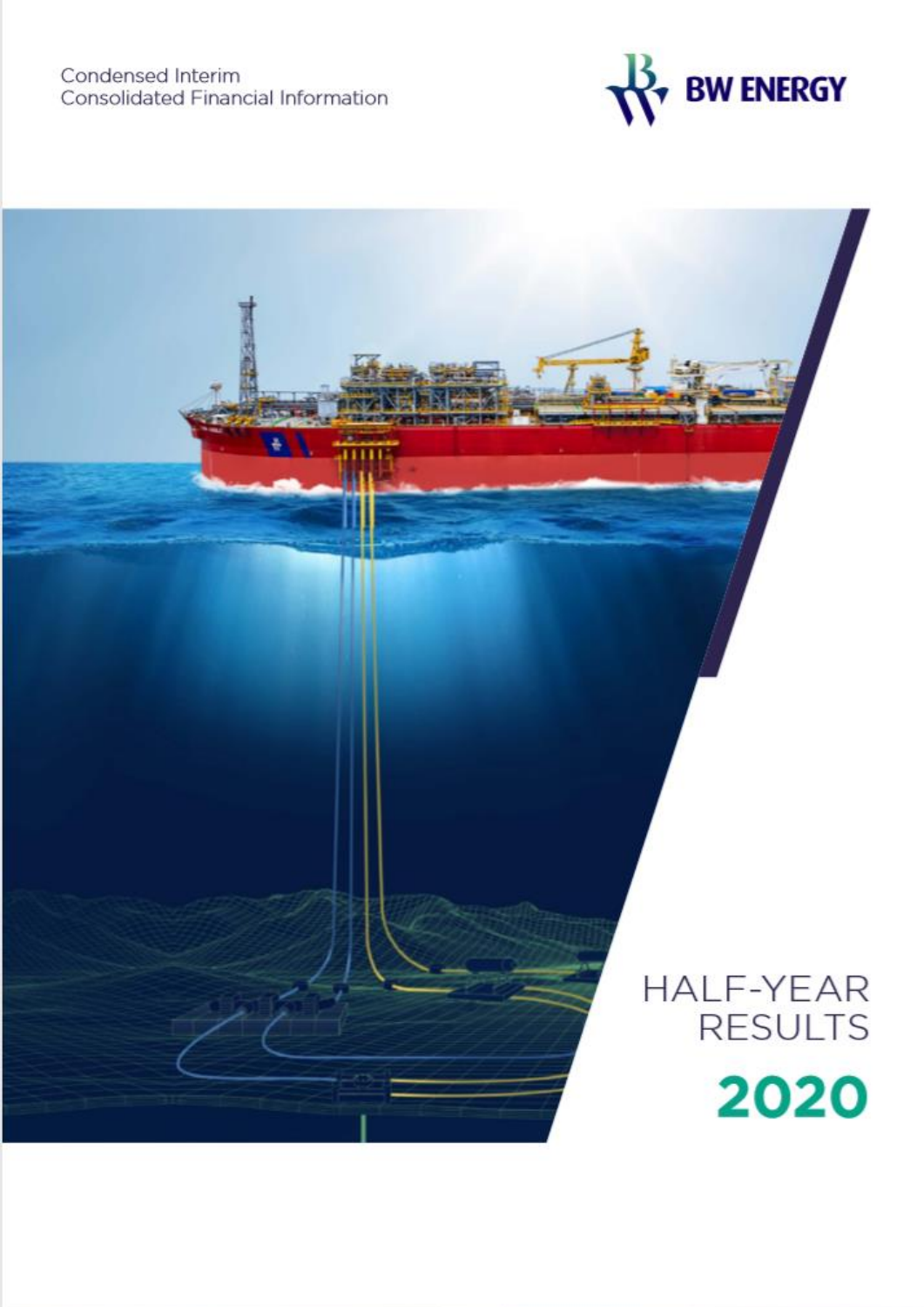# BW ENERGY FIRST HALF-YEAR RESULTS

### **HIGHLIGHTS**

- EBITDA of USD 36.5 million with cash position of USD 127.6 million
- Safeguarding people, operations and assets amid COVID-19 pandemic
- Successfully completed Initial Public Offering, raising net USD 121 million
- First oil from the Tortue Phase 2 wells, DTM-4H and DTM-5H
- Deferred completion of Tortue Phase 2 wells DTM-6H and DTM-7H due to covid-19 restrictions to performance of work
- H1 2020 gross production of 2.5 million barrels with 1.5 million barrels net to the Company
- Sold 1 million barrels of net oil in H1 2020 compared to 1.8 million barrels in H1 2019
- Non-cash impairment of USD 10.7 million for Kudu asset

#### **FINANCIALS**

Operating revenues for the first half-year of 2020 amounted to USD 54.2 million, a reduction of USD 86.0 million (USD 140.2 million)<sup>1</sup>.

Operating expenses were USD 17.7 million, a reduction of USD 23.2 million (USD 40.9 million).

EBITDA for the period was USD 36.5 million (USD 99.3 million). The reduction in EBITDA was largely due to lower oil price and fewer liftings in first-half 2020 compared to the same period in 2019.

Depreciation was USD 32.2 million (USD 39.7 million), mainly related to depreciation of the Dussafu oil field. Due to lower energy prices, the company recognised a USD 10.7 million non-cash impairment reflecting the full value of the Kudu asset.

Operating loss for the first half-year was USD 7.6 million compared to a profit of USD 59.9 million in first half-year of 2019.

Net financial expense was USD 9.1 million (USD 4.6 million).

Tax expense was USD 12.5 million (USD 19.0 million). A majority of the tax expenses relates to the operation of the Dussafu PSC arrangement in Gabon.

Net loss for the first half-year was USD 29.2 million, compared to a profit USD 36.3 million in the first half-year of 2019.

Total equity at 30 June 2020 was USD 455.3 million, an increase of USD 165.9 million (USD 289.4 million), mainly reflecting USD 121.2 of net new equity raised in the February 2020 IPO. The equity ratio was 58.7% (51.5%) at the end of the first half-year.

Total available liquidity as of 30 June 2020 amounted to USD 127.6 million of which USD 4.9 million are JV funds.

 $^1$  Figures presented are compared to previous half-year (first half-year of 2019 in brackets)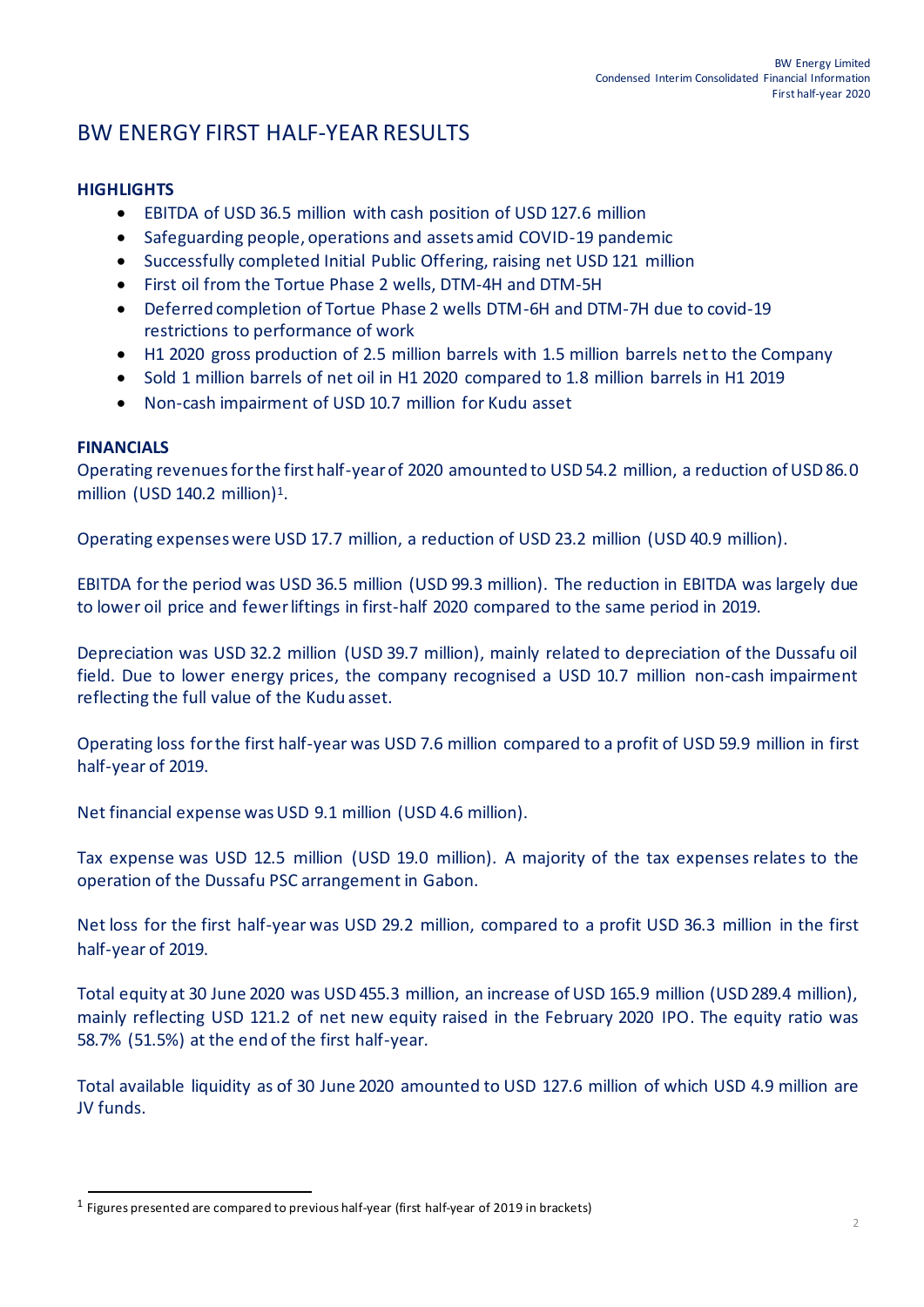Net cash inflow from operating activities was USD 26.3 million (USD 116.4 million) in the first half-year. Net cash outflow on investment activities was USD 58.6 million (USD 3.2 million), mainly related to the Tortue Phase 2 development. Net cash inflow from financing activities was USD 78.9 million (outflow USD 24.2 million). The increase mainly reflects net proceeds from the IPO.

### **E&P OPERATION**

#### **Dussafu**

Production in the first half of 2020 was modestly affected by COVID-19 and averaged 13,730 bopd gross and 8,380 bopd net to the company. BW Energy and partners lifted two cargos in the first half of 2020 for a total of 1,339,984 barrels of oil.

Dussafu daily operations continue to perform in line with expectations with four wells (DTM-2H, DTM-3H, DTM-4H and DTM-5H) producing at a current rate of approximately 18,000 bbls/day (gross) of oil to the FPSO BW Adolo.

Gross production from Tortue averaged 15,991 bbls/day for the second quarter of 2020 and total gross production was 1,455,230 bbls of oil. One lifting was completed by BW Energy in the quarter realising an average price of about USD 41 per barrel. Production cost (excluding royalty) was USD 17 per barrel.

BW Energy's net entitlement was 1,526,337 bbls of oil in the first half of 2020. Net sold volumes, which are the basis for revenue recognition in the financial statement, were 1,025,004 bbls (excluding State Profit Oil), reflecting an overlift position of 19,885 bbls at the end of the period. The only lifting to BW Energy in the second quarter took place in June at a higher average realised oil price compared to the first quarter. In July, one lifting was executed by JV partner Gabon Oil Company on behalf of itself and the State of Gabon. The next lifting for BW Energy is scheduled to take place by end of August.

Contingency plans and procedures are in place to minimise the impact on COVID-19 on people and operations. In late June, nine persons onboard the BW Adolo tested positive for the coronavirus and were evacuated onshore. The FPSO was shut down for four days for deep cleaning before a new crew was brought aboard and production resumed. All those who tested positive for COVID-19 received medical attention and recovered without any complications.

#### **E&P DEVELOPMENT**

#### **Dussafu**

Drilling of the DTM-6H well was completed in March and final installation program was scheduled for June this year. However, the COVID-19 situation and restrictions in international travel have limited movement of essential personnel, subcontractors and equipment, thus the Company has deferred the tie-in of DTM-6H well and suspended drilling of DTM-7H and the planned exploration well. It is still uncertain when restrictions will be lifted and DTM-6H can be hooked up to the FPSO BW Adolo and the drilling program resumed. The Company has entered into a Letter of Intent with Borr Drilling for the resumption of drilling activities as soon as restrictions are lifted.

#### **Maromba**

BW Energy holds a 100% operated working interest in the Maromba license since September 2019. Following the success at Dussafu, BW Energy plans to develop the license in phases, thereby minimising up-front capital expenditure, accelerating time to first oil, and allowing production and the supporting organisation to grow organically. Phasing will provide reservoir performance data which will be used to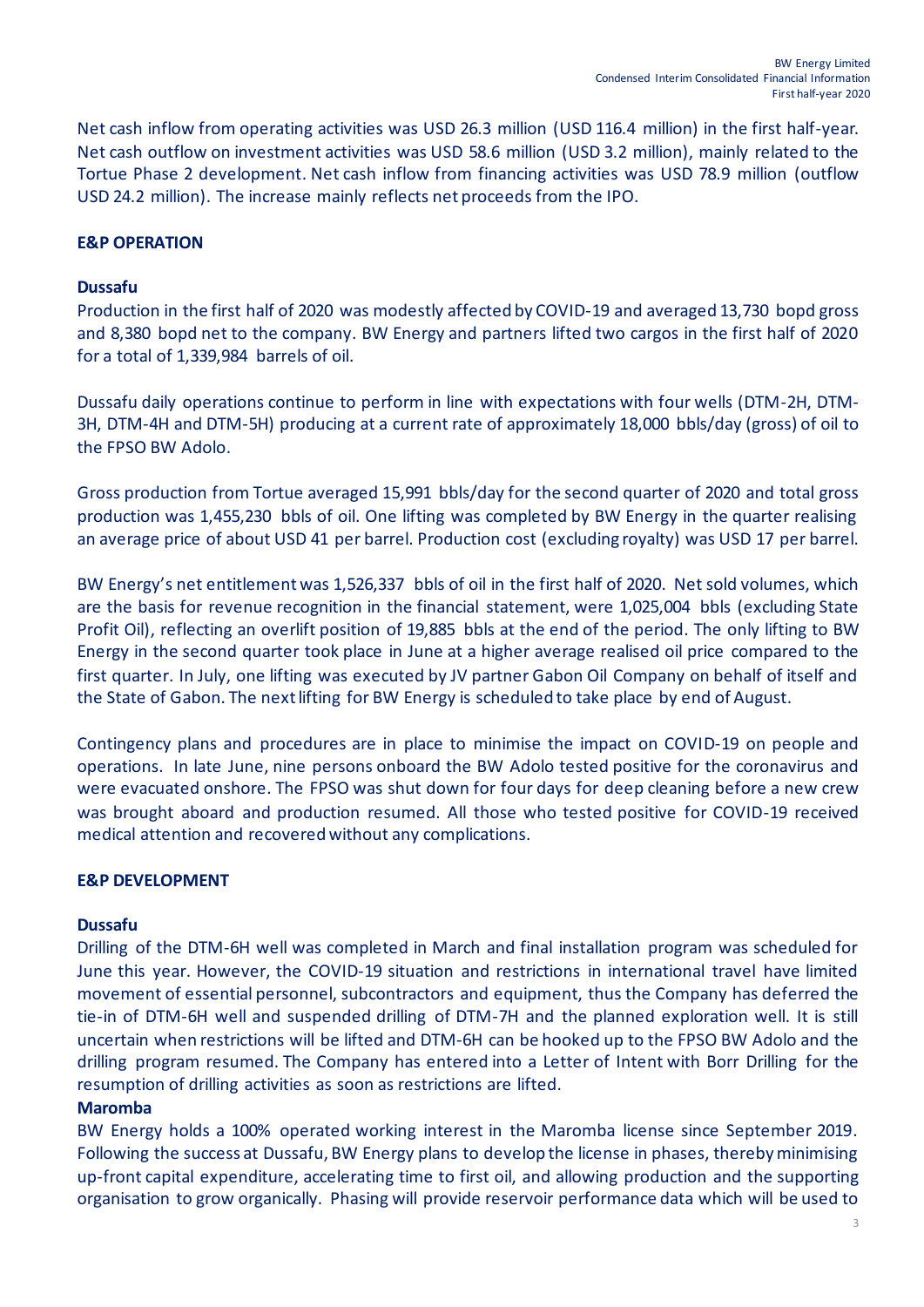optimise future development phases. The company continues to progress the development towards approval by the Brazilian regulator. The Company's development plan for Maromba has been submitted by ANP Management to their Board for approval.

#### **Kudu**

BW Energy entered into a farm-in agreement for a 56% operated interest in early 2017, with NAMCOR holding a 44% joint venture interest. BW Energy has signed a Heads of Term agreement with NAMCOR to acquire up to 95% interest in the licence. BW Energy is continuing its efforts to develop this resource commercially.

#### **CORPORATE MATTERS**

On 19 February 2020, BW Energy was listed on the Oslo Stock Exchange. Through the IPO, the company raised net USD 121 million in new equity. Free float after completion of the offering is approximately 25%. Following the offering, BW Offshore holds 38.8% and BW Group Limited 35.1% of BW Energy, respectively. The listing of BW Energy and related capital raise ensuresthat the E&P business is financed on a stand-alone basis, enabling BW Energy to deploy capital towards accretive projects. This positions BW Energy to capture significant value creation going forward.

#### **OUTLOOK**

COVID-19 pandemic and the significant decrease in oil prices have created challenges for the industry. BW Energy's imperatives have been to safeguard people and operations, and to ensure the company's financial robustness and -flexibility. BW Energy has decided to defer the Ruche Phase 1 development due to the effect of the COVID-19 restrictions on project operations. BW Energy's revised capital spending program for 2020 now amounts to approximately USD 110 million. The company maintains a robust balance sheet with no bank debt and a cash balance of USD 127.6 million end June.

BW Energy has continued the process to establish a reserve-based lending (RBL) facility with a syndicate of leading banks. The RBL facility will have a six-year term, with an initial amount of USD 200 million plus an accordion of USD 100 million. The facility will be concluded as soon as conditions allow project activities to resume.

Total Dussafu production for 2020 is projected to be  $15,000 - 16,000$  barrels per day (gross) based on four producing wells, compared to 11,800 barrels per day on average in 2019. OPEX per barrel is expected to decrease to approximately USD 17-18 per barrel, compared to USD 21 per barrel on average for 2019. The connection and completion of the last two Tortue wells (DTM-6H and DTM-7H) have been deferred to early 2021 with first oil expected in Q2 2021. The Ruche project will be reactivated as current COVID-19 restrictions are lifted.

Bermuda, 25 August 2020

Andreas Sohmen-Pao **Marco Beenen** Hilde Drønen Chairman

Russell Scheirman Tormod Vold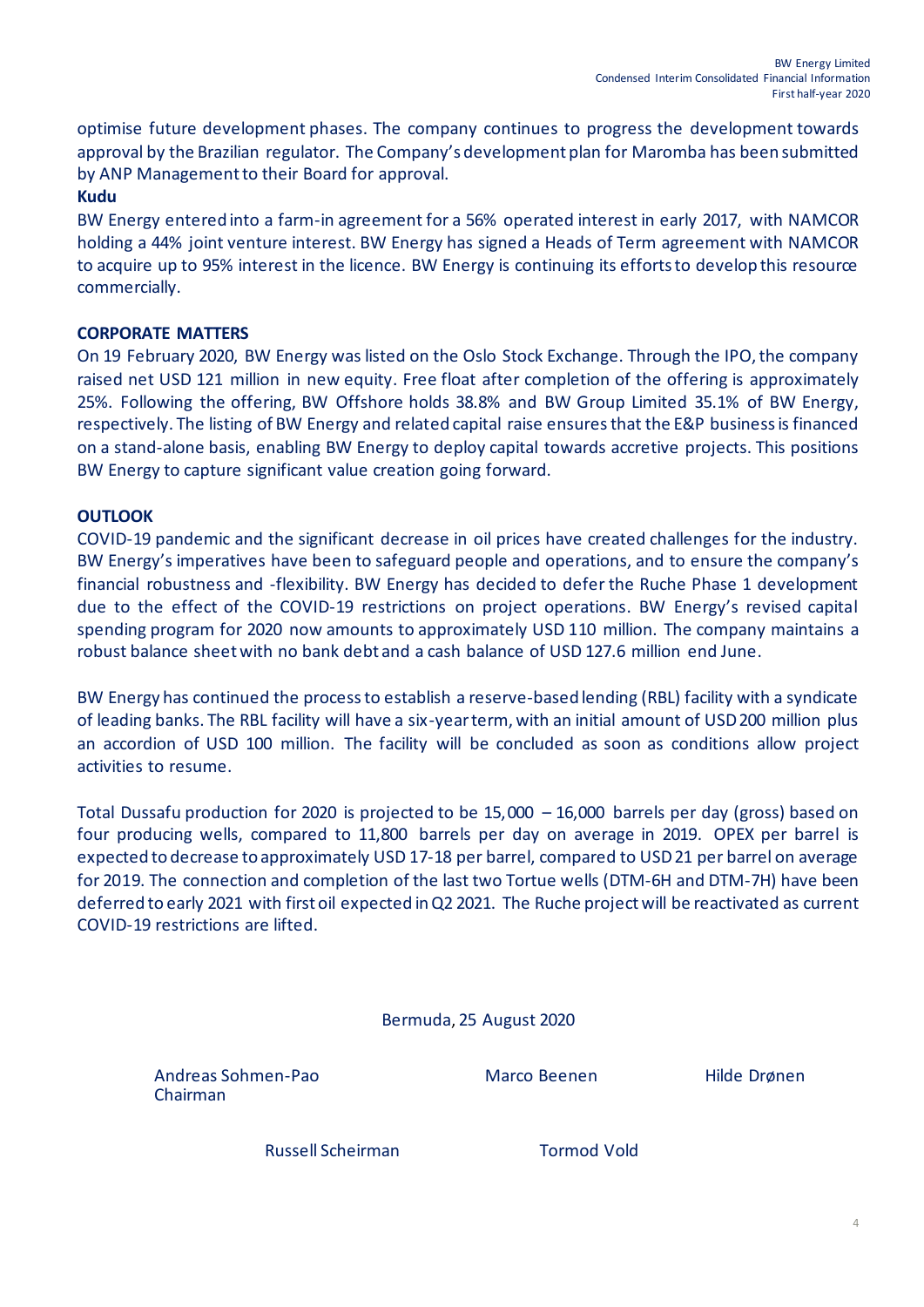#### **DECLARATION OF THE BOARD**

We confirm to the best of our knowledge that the Condensed Interim Consolidated Financial Information for the six months ending 30 June 2020 has been prepared in accordance with IAS 34 "Interim Financial Reporting" and gives a true and fair view of BW Energy Limited's consolidated assets, liabilities, financial position and income statement as a whole. We also confirm to the best of our knowledge that the Financial Summary includes a fair review of important events that arose during the first six months of 2020, and their impact on the Condensed Interim Consolidated Financial Information, and accounts properly for the principal risks and uncertainties for the remaining six months of the financial year, as well as major related party transactions.

Bermuda, 25 August 2020

Andreas Sohmen-Pao Marco Beenen Hilde Drønen Chairman

Russell Scheirman Tormod Vold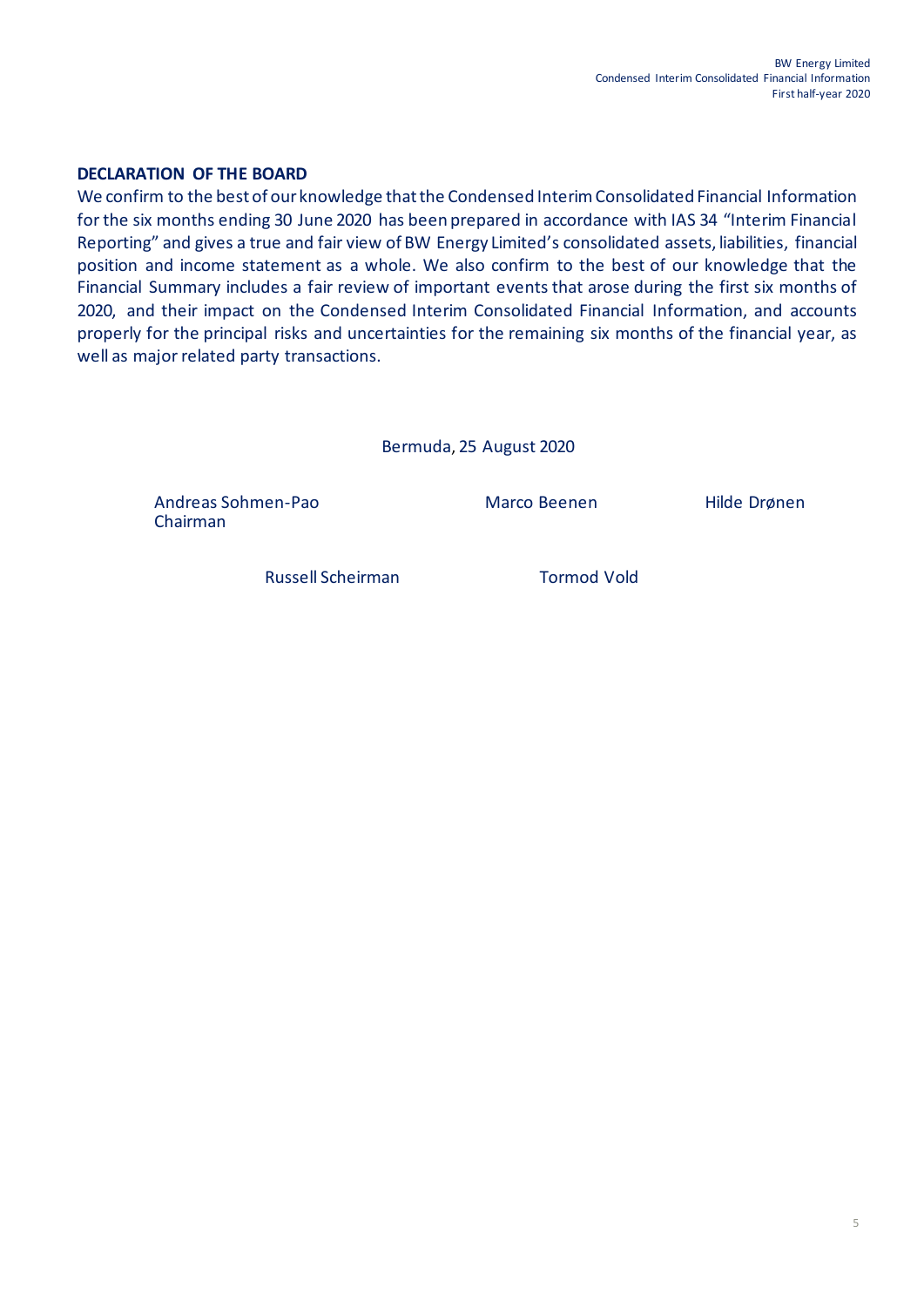#### **CONDENSED CONSOLIDATED STATEMENT OF INCOME**

(Unaudited figures in USD million)

|                                                                                   | <b>Notes</b>   | 1H 2020         | 1H 2019 | 2019   |
|-----------------------------------------------------------------------------------|----------------|-----------------|---------|--------|
| Total revenues                                                                    | $\overline{2}$ | 54.2            | 140.2   | 282.4  |
| Operating expenses                                                                |                | (17.7)          | (40.9)  | (90.7) |
| Operating profit before depreciation, amortisation and sale of<br>assets (EBITDA) |                | 36.5            | 99.3    | 191.7  |
|                                                                                   |                |                 |         |        |
| Depreciation and amortisation                                                     | 3,4,7          | (32.2)          | (39.7)  | (74.7) |
| Impairment<br>Net gain/(loss) on sale of tangible fixed assets                    | 4              | (10.7)<br>(1.2) | 0.3     | 0.3    |
| Operating profit/(loss) (EBIT)                                                    |                | (7.6)           | 59.9    | 117.3  |
|                                                                                   |                |                 |         |        |
| Interest income                                                                   |                | 0.6             | 1.0     | 2.0    |
| Interest expense                                                                  |                |                 | (0.2)   | (0.7)  |
| Net currency gain/(loss)                                                          |                | (1.2)           | (0.2)   | 2.1    |
| Other financial items                                                             | $\overline{7}$ | (8.5)           | (5.2)   | (9.4)  |
| Net financial items                                                               |                | (9.1)           | (4.6)   | (6.0)  |
| Profit/(loss) before tax                                                          |                | (16.7)          | 55.3    | 111.3  |
|                                                                                   |                |                 |         |        |
| Income tax expense                                                                |                | (12.5)          | (19.0)  | (38.8) |
| Net profit/(loss) for the period                                                  |                | (29.2)          | 36.3    | 72.5   |
| Attributable to shareholders of the parent                                        |                | (29.2)          | 24.6    | 58.0   |
| Attributable to non-controlling interests                                         |                |                 | 11.7    | 14.5   |
| Net profit/(loss) for the period                                                  |                | (29.2)          | 36.3    | 72.5   |
|                                                                                   |                |                 |         |        |
| EARNINGS PER SHARE *)                                                             |                |                 |         |        |
| Basic earnings/(loss) per share in USD net                                        |                | (0.13)          | 0.13    | 0.31   |
| Dilluted earnings/(loss) per share (USD) net                                      |                | (0.13)          | 0.13    | 0.31   |

\*) Prior to the legal reorganisation on 11 October 2019, BW Energy Group was not a legal group for consolidated financial reporting purposes in accordance with IFRS 10. Earnings per share in 2019is based on as if BW Energy Group was a legal group from 1 January 2019.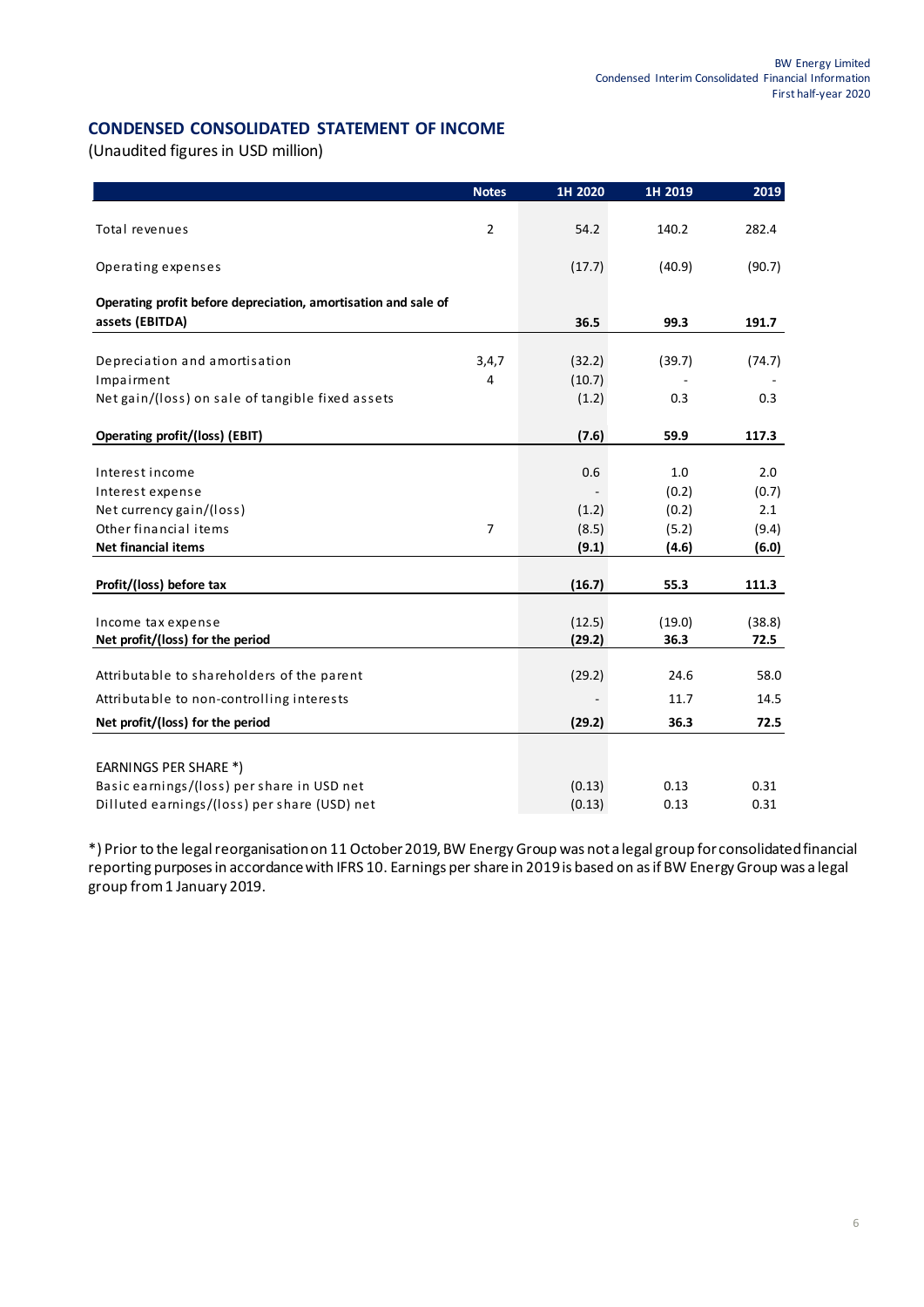## **CONDENSED CONSOLIDATED STATEMENT OF COMPREHENSIVE INCOME/(LOSS)**

|                                                 | 1H 2020 | 1H 2019 | 2019 |
|-------------------------------------------------|---------|---------|------|
| Net profit/(loss) for the period                | (29.2)  | 36.3    | 72.5 |
|                                                 |         |         |      |
| Items to be reclassfied to profit or loss:      |         |         |      |
| Currency translation differences                |         | 0.3     | 0.4  |
| Net items to be reclassified to profit or loss: |         | 0.3     | 0.4  |
|                                                 |         |         |      |
| Total comprehensive income for the period       | (29.2)  | 36.6    | 72.9 |
|                                                 |         |         |      |
| Attributable to shareholders of the parent      | (29.2)  | 24.9    | 58.4 |
| Attributable to non-controlling interests       |         | 11.7    | 14.5 |
| Total comprehensive income for the period       | (29.2)  | 36.6    | 72.9 |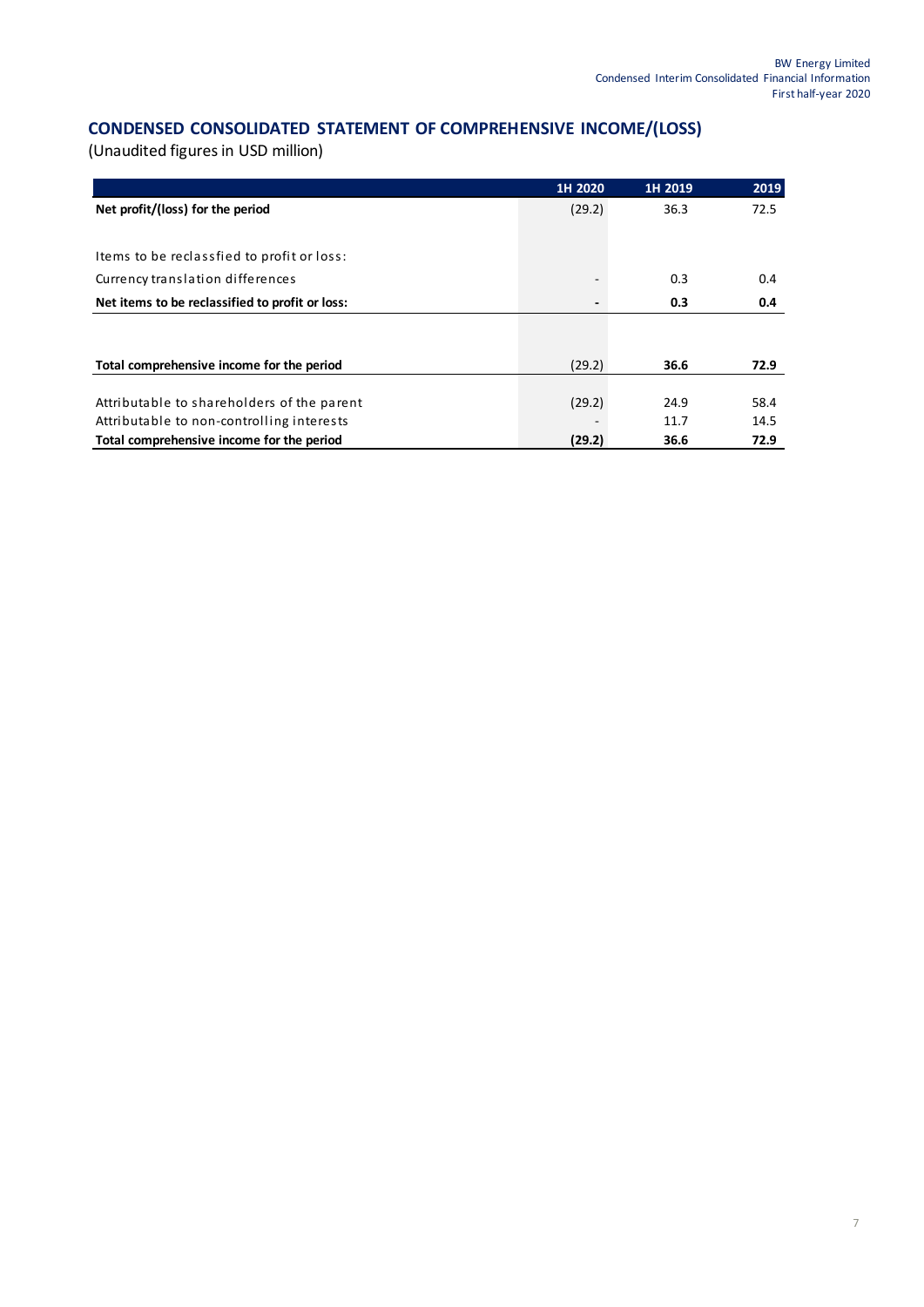#### **CONDENSED CONSOLIDATED STATEMENT OF FINANCIAL POSITION**

| <b>ASSETS</b>                  | <b>Notes</b> | 30.06.2020 | 30.06.2019 | 31.12.2019 |
|--------------------------------|--------------|------------|------------|------------|
| Property, plant and equipment  | 3            | 252.4      | 184.2      | 216.5      |
| Right-of-use assets            | 7            | 234.6      | 177.6      | 237.1      |
| Intangible assets              | 4            | 100.7      | 37.1       | 96.7       |
| Other non-current assets       |              | 6.8        | 3.0        |            |
| Total non-current assets       |              | 594.5      | 401.9      | 550.3      |
|                                |              |            |            |            |
| Inventories                    |              | 8.6        | 6.9        | 9.4        |
| Trade and other current assets | 9            | 45.6       | 30.5       | 97.1       |
| Cash and cash equivalents      |              | 127.6      | 97.3       | 81.0       |
| Assets held for sale           | 6            |            | 25.1       |            |
| <b>Total current assets</b>    |              | 181.8      | 159.8      | 187.5      |
|                                |              |            |            |            |
| <b>TOTAL ASSETS</b>            |              | 776.3      | 561.7      | 737.8      |

| <b>EQUITY AND LIABILITIES</b>                           | <b>Notes</b> | 30.06.2020 | 30.06.2019 | 31.12.2019 |
|---------------------------------------------------------|--------------|------------|------------|------------|
| Share capital                                           | 5            | 2.3        |            | 1.9        |
| Share premium                                           |              | 475.4      |            | 349.3      |
| Other equity                                            |              | (22.4)     | 198.0      | 11.9       |
| Total equity attributable to shareholders of the parent |              | 455.3      | 198.0      | 363.1      |
| Non-controlling interests                               |              |            | 91.4       |            |
| <b>Total equity</b>                                     |              | 455.3      | 289.4      | 363.1      |
|                                                         |              |            |            |            |
| Deferred tax liabilities                                |              | 4.0        | 0.9        | 3.1        |
| Long-term related parties payables                      | 9            |            | 10.2       | 27.6       |
| Long-term lease liabilities                             | 7            | 235.4      | 162.6      | 228.0      |
| Derivatives                                             |              | 2.0        |            |            |
| Asset retirement obligations                            |              | 12.7       | 15.3       | 8.9        |
| <b>Total non-current liabilities</b>                    |              | 254.1      | 189.0      | 267.6      |
|                                                         |              |            |            |            |
| Trade and other payables                                | 9            | 51.0       | 64.3       | 90.5       |
| Tax payables                                            |              | 0.1        |            |            |
| Short-term lease liabilities                            | 7            | 15.8       | 19.0       | 16.6       |
| <b>Total current liabilities</b>                        |              | 66.9       | 83.3       | 107.1      |
|                                                         |              |            |            |            |
| <b>TOTAL EQUITY AND LIABILITIES</b>                     |              | 776.3      | 561.7      | 737.8      |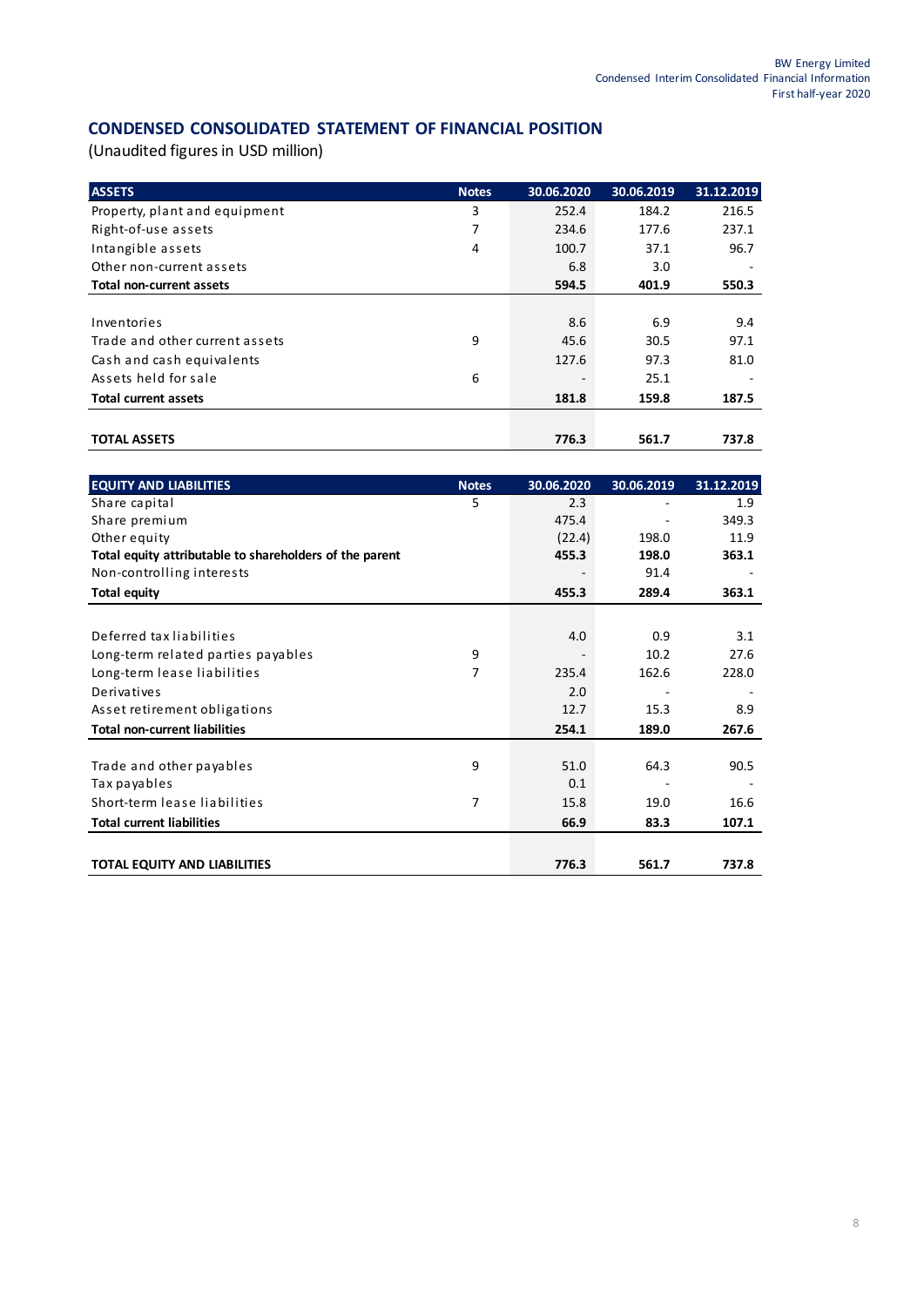# **CONDENSED CONSOLIDATED STATEMENT OF CHANGES IN EQUITY**

|                                             |                          |                          |                          | <b>Currency</b> | <b>Retained</b>          |                                         | Non-             |                     |
|---------------------------------------------|--------------------------|--------------------------|--------------------------|-----------------|--------------------------|-----------------------------------------|------------------|---------------------|
|                                             | <b>Owners net</b>        | <b>Share</b>             | <b>Share</b>             |                 |                          | translation earnings/ Net Share-holders | controlling      |                     |
| At 30 June 2019                             | investment               | capital                  | premium                  | reserve         | assets                   | equity                                  | <b>interests</b> | <b>Total equity</b> |
| Equity at 1 January 2019                    | 152.5                    |                          | $\overline{\phantom{a}}$ | (0.4)           | $\overline{\phantom{a}}$ | 152.1                                   | 77.4             | 229.5               |
| Profit/(loss) for the period                | $\overline{\phantom{a}}$ | $\overline{\phantom{a}}$ | $\overline{\phantom{a}}$ | $\sim$          | 24.6                     | 24.6                                    | 11.7             | 36.3                |
| Additional contributed capital              | 21.0                     | ۰                        | $\overline{\phantom{a}}$ | ۰               | $\overline{\phantom{a}}$ | 21.0                                    |                  | 21.0                |
| Other comprehensive income/(loss)           | $\overline{\phantom{a}}$ |                          | $\overline{\phantom{a}}$ | 0.3             | ۰                        | 0.3                                     | ۰                | 0.3                 |
| Transactions with non-controlling interests |                          | $\overline{\phantom{a}}$ | $\overline{\phantom{a}}$ | ۰               |                          | $\sim$                                  | 2.3              | 2.3                 |
| Total equity at 30 June 2019                | 173.5                    | $\overline{\phantom{a}}$ | $\overline{\phantom{a}}$ | (0.1)           | 24.6                     | 198.0                                   | 91.4             | 289.4               |

|                                      |                          |                          |                          | Currency                 | <b>Retained</b>          |                                         | Non-                     |                     |
|--------------------------------------|--------------------------|--------------------------|--------------------------|--------------------------|--------------------------|-----------------------------------------|--------------------------|---------------------|
|                                      | Owners net               | <b>Share</b>             | <b>Share</b>             |                          |                          | translation earnings/ Net Share-holders | controlling              |                     |
| At 30 June 2020                      | investment               | capital                  | premium                  | reserve                  | assets                   | equity                                  | <b>interests</b>         | <b>Total equity</b> |
| Equity at 1 January 2020             | $\overline{\phantom{a}}$ | 1.9                      | 349.3                    | ۰                        | 11.9                     | 363.1                                   | ۰                        | 363.1               |
| Profit/(loss) for the period         | $\overline{\phantom{a}}$ | $\overline{\phantom{a}}$ | $\overline{\phantom{a}}$ | ۰                        | (29.2)                   | (29.2)                                  | $\overline{\phantom{a}}$ | (29.2)              |
| Proceeds from share issue            | ۰                        | 0.4                      | 122.4                    | ۰                        |                          | 122.8                                   | ۰                        | 122.8               |
| Transaction costs on issue of shares | -                        | $\overline{\phantom{a}}$ | $\overline{\phantom{a}}$ |                          | (5.1)                    | (5.1)                                   | -                        | (5.1)               |
| Gain from stabilisation shares       | ۰                        | $\overline{\phantom{a}}$ | 3.7                      | ۰                        | $\overline{\phantom{a}}$ | 3.7                                     | ۰                        | 3.7                 |
| Total equity at 30 June 2020         | $\overline{\phantom{a}}$ | 2.3                      | 475.4                    | $\overline{\phantom{a}}$ | (22.4)                   | 455.3                                   | $\overline{\phantom{0}}$ | 455.3               |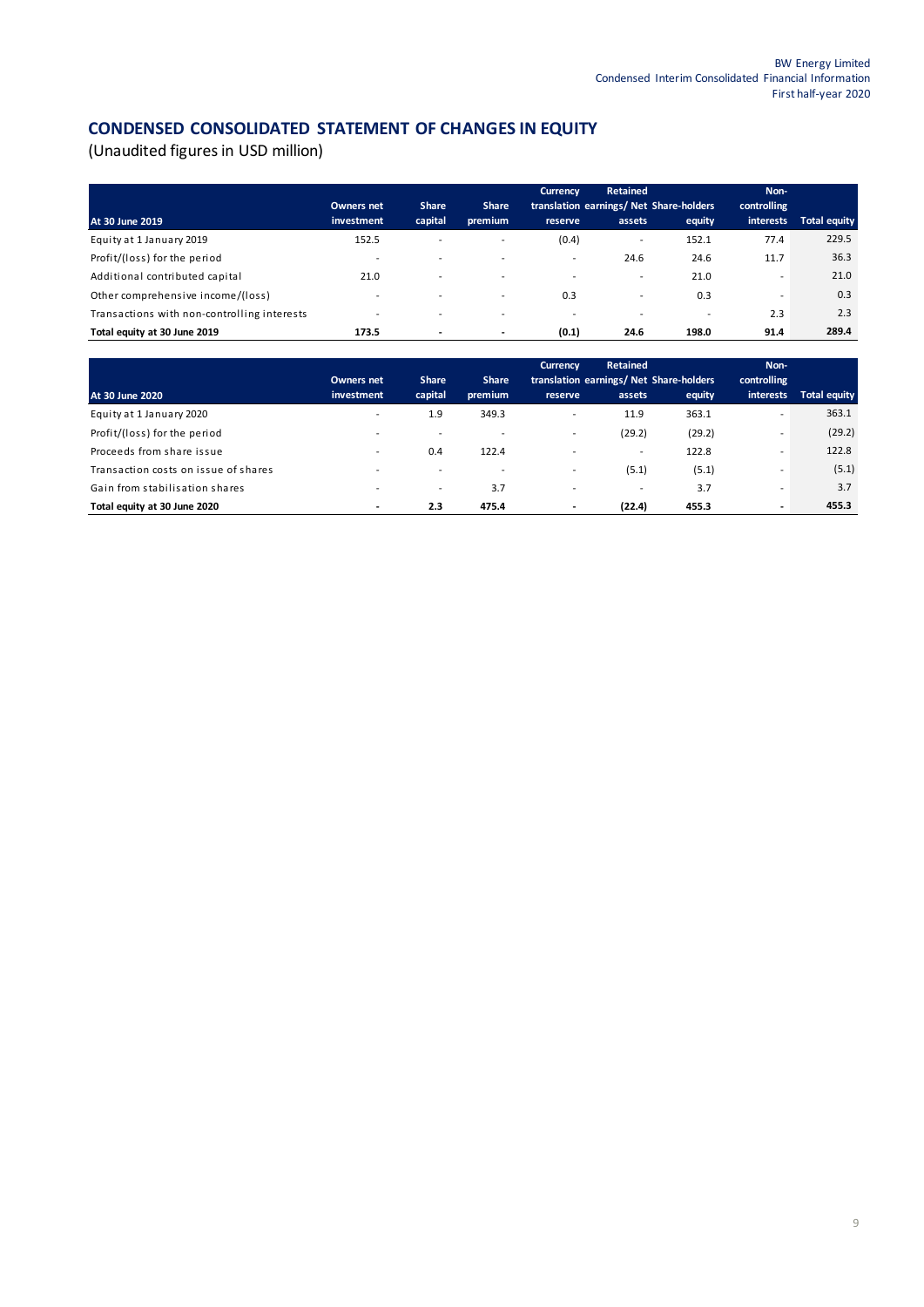### **CONDENSED CONSOLIDATED STATEMENT OF CASH FLOWS**

|                                                                                | <b>Notes</b>   | 1H 2020 | 1H 2019                  | 2019                     |
|--------------------------------------------------------------------------------|----------------|---------|--------------------------|--------------------------|
| Profit/(loss) before taxes                                                     |                | (16.7)  | 55.3                     | 111.3                    |
| Adjustment for:                                                                |                |         |                          |                          |
| Unrealised currency exchange loss/(gain)                                       |                | 1.1     | 0.2                      | (2.0)                    |
| Depreciation and amortisation                                                  | 3,4,7          | 32.2    | 39.7                     | 74.7                     |
| Impairment                                                                     | 4              | 10.7    | $\overline{\phantom{a}}$ | $\overline{\phantom{a}}$ |
| Loss/ (gain) on sale of property, plant and equipment                          |                | 1.2     | (0.3)                    | (0.3)                    |
| Changes in ARO through income statement                                        |                | 0.3     | 0.4                      | 0.2                      |
| Change in fair value of derivatives                                            |                | 2.0     | $\blacksquare$           |                          |
| Add back of net interest expense                                               |                | (0.6)   | (1.0)                    | (2.0)                    |
| Changes in trade and other current assets                                      |                | 51.5    | 9.1                      | (57.7)                   |
| Changes in trade and other current liabilities                                 |                | (39.5)  | 13.5                     | 82.2                     |
| Changes in inventory                                                           |                | 0.7     | 11.6                     | 9.2                      |
| Changes in other balance sheet items and items related to operating activities |                | (5.0)   | 6.9                      | 24.1                     |
| Taxes paid in kind                                                             |                | (11.6)  | (19.0)                   | (36.5)                   |
| Net cash flow from operating activities                                        |                | 26.3    | 116.4                    | 203.2                    |
|                                                                                |                |         |                          |                          |
| Investment in property, plant & equipment and intangible assets                | 3,4            | (59.2)  | (32.8)                   | (152.5)                  |
| Proceeds from disposal of property, plant & equipment                          | 6              |         | 28.6                     | 44.5                     |
| Interest received                                                              |                | 0.6     | 1.0                      | 2.0                      |
| Net cash flow used in investing activities                                     |                | (58.6)  | (3.2)                    | (106.0)                  |
|                                                                                |                |         |                          |                          |
| Proceeds from interest-bearing debt                                            | 9              |         | 16.7                     | 30.2                     |
| Repayment of interest-bearing debt                                             | 9              | (27.5)  | (28.6)                   | (28.6)                   |
| Proceeds from share issue                                                      | 5              | 122.8   | $\overline{\phantom{a}}$ |                          |
| Net transaction costs on issue of shares                                       | 5              | (1.4)   | $\overline{\phantom{a}}$ |                          |
| Proceeds from transactions with non-controlling interests                      |                |         | 1.3                      | 1.3                      |
| Payment of lease liabilities                                                   | $\overline{7}$ | (15.0)  | (13.6)                   | (27.4)                   |
| Net cash flow used in financing activities                                     |                | 78.9    | (24.2)                   | (24.5)                   |
|                                                                                |                |         |                          |                          |
| Net change in cash and cash equivalents                                        |                | 46.6    | 89.0                     | 72.7                     |
|                                                                                |                |         |                          |                          |
| Cash and cash equivalents at beginning of period                               |                | 81.0    | 8.3                      | 8.3                      |
| Cash and cash equivalents at end of period                                     |                | 127.6   | 97.3                     | 81.0                     |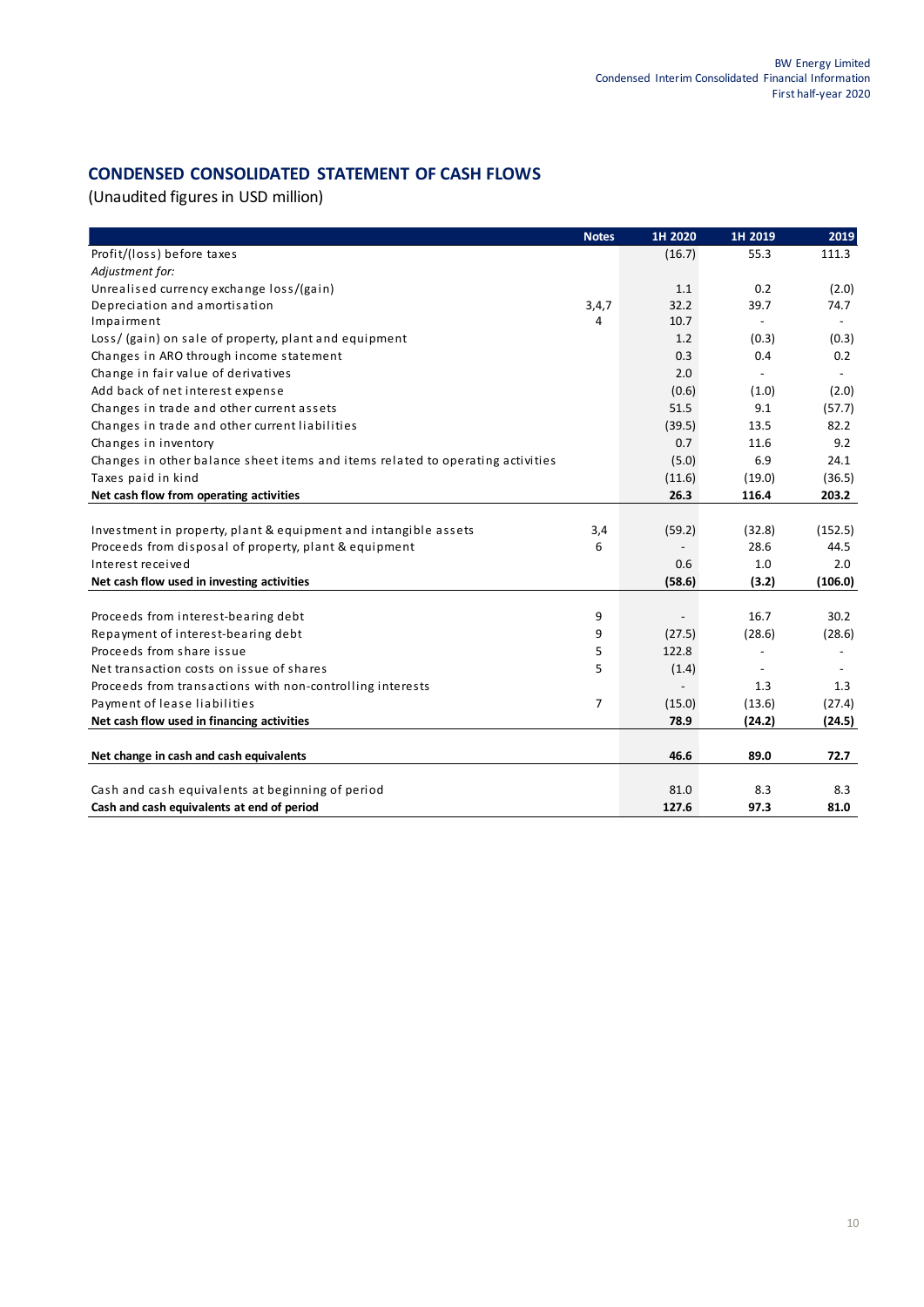#### **NOTES TO THE CONDENSED CONSOLIDATED FINANCIAL STATEMENTS**

(Figures in brackets refer to corresponding figures for 2019)

### Note 1 – Basis for preparation

#### Organisation and principal activities

BW Energy Limited (herafter 'BW Energy' or 'the Company') is incorporated and domiciled in Bermuda. The Company is listed on Oslo Børs (Norway). These condensed interim consolidated financial statements ('interim financial statements') as at and for the six months ended 30 June 2020 comprise the Company and its subsidiaries (together referred to as 'the Group'). The Group is engaged in oil and gas exploration and production activities.

These interim financial statements were authorised for issue by the Company's Board of Directors on 25 August 2020.

#### Basis of preparation

These interim financial statements for the six months ended 30 June 2020 have been prepared in accordance with IAS 34 Interim Financial Reporting and should be read in conjunction with the Group's last annual consolidated financial statements as at and for the year ended 31 December 2019 ('last annual financial statements'). They do not include all the information and disclosures required for a complete set of financial statements prepared in accordance with IFRS Standards. However, selected explanatory notes are included to explain events and transactions that are significant to an understanding of the changes in the Group's financial position and performance since the last annual financial statements.

The interim financial statements are unaudited.

#### Changes in accounting policies

The accounting policies adopted in the preparation of these interim financial statements are consistent with those followed in the preparation of BW Energy's annual consolidated financial statements for the year ended 31 December 2019.

As a result of rounding differences, numbers and or percentages may not add up to the total.

#### Use of estimates

In preparing these interim financial statements, management has made judgements and estimates that affect the application of accounting policies and the reported amounts of assets and liabilities, income and expense. Actual results may differ from these estimates.

The significant judgements made by management in applying the Group's accounting policies and the key sources of estimation uncertainty were the same as those described in the last annual financial statements. The ongoing COVID-19 pandemic and the oil price decline in the first half of 2020 create additional estimation uncertainties and impact key assumptions applied in the valuation of assets and the measurement of liabilities and related sensitivities. Reference to Note 10 Impact of the COVID-19 pandemic and the oil price decline for further information.

#### Note 2 – Revenue

The BW Energy Group generates revenue primarily from sale of crude oil. BW Energy Group has two customers. All revenue originatesin Africa. BW Energy Group does currently only have one segment.

|                                       | 1H 2020 | 1H 2019 | 2019  |
|---------------------------------------|---------|---------|-------|
| Revenue from contracts with customers | 38.8    | 118.8   | 241.1 |
| Other revenue                         | 15.4    | 21.4    | 41.3  |
| Total revenue                         | 54.2    | 140.2   | 282.4 |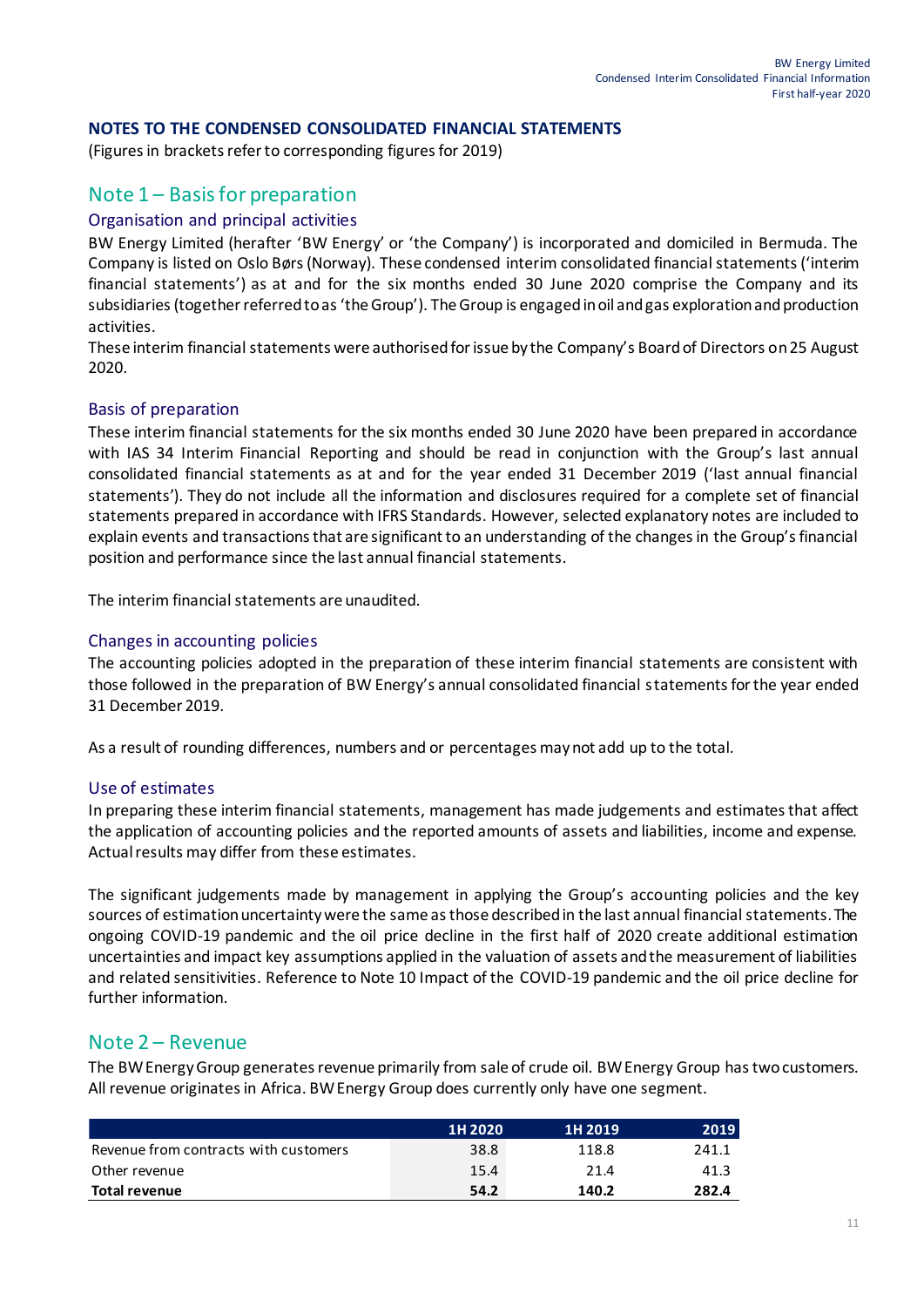# Note 3 – Property plant and equipment

|                                                   | <b>E&amp;P</b> assets    | E&P        |              |              |
|---------------------------------------------------|--------------------------|------------|--------------|--------------|
|                                                   | under                    | production | <b>Other</b> |              |
|                                                   | development              | assets     | equipment    | <b>Total</b> |
| At 1 January 2020                                 | 90.7                     | 125.5      | 0.3          | 216.5        |
| Additions and changes in asset retirement cost *) | 19.4                     | 29.9       | 0.3          | 49.6         |
| Reclassification from assets under development    | (65.8)                   | 65.8       | -            |              |
| Current year depreciation                         | $\overline{\phantom{0}}$ | (13.6)     | (0.1)        | (13.7)       |
| At 30 June 2020                                   | 44.3                     | 207.6      | 0.5          | 252.4        |

\*) Asset Retirement Cost has been adjusted due to change in field life estimate

E&P additions and reclassification in the first half-year 2020mainly relatesto development of the Dussafu oil field in Gabon.

|                                          | <b>E&amp;P</b> assets<br>under<br>development | E&P<br>production<br>assets | <b>Other</b><br>equipment | <b>Total</b> |
|------------------------------------------|-----------------------------------------------|-----------------------------|---------------------------|--------------|
| At 1 January 2019                        | 5.2                                           | 176.9                       | 0.3                       | 182.4        |
| Additions                                | 25.9                                          | (0.5)                       | $\overline{\phantom{a}}$  | 25.4         |
| Reclassification from intangible assets  | 1.6                                           | $\qquad \qquad -$           | $\overline{\phantom{a}}$  | 1.6          |
| Current year depreciation                | $\overline{\phantom{0}}$                      | (21.7)                      | $\overline{\phantom{a}}$  | (21.7)       |
| Reclassification to assets held for sale |                                               | (3.4)                       | (0.1)                     | (3.5)        |
| At 30 June 2019                          | 32.7                                          | 151.3                       | 0.2                       | 184.2        |

Revenue from oil production is recognised based on barrels sold while the E&P production assets are depreciated using unit of production. Since the assets are used in the production process, the variance is considered to be a part of the crude oil inventory and crude oil underlift value. As of 30 June 2019, USD 0.2 million of depreciation was included in inventory in the condensed consolidated statement of financial position.

#### Impairment

An impairment trigger assessment was performed due to the significant drop in oil price following considerable demand side effect related to COVID-19. Dussafu assets were tested at various oil prices reflective of the market and taking into account current expectations of investment restart. Impairment assessment concluded that Dussafu did not require any impairment of current book values. The Dussafu asset being in production carries a low per barrel cost break-even.

|                           | <b>Other</b><br>assets | E&P<br>exploration<br>intangible and evaluation<br>expenditures | <b>Total</b><br>intangible<br>assets |
|---------------------------|------------------------|-----------------------------------------------------------------|--------------------------------------|
| At 1 January 2020         | 6.7                    | 90.0                                                            | 96.7                                 |
| Additions                 | ۰                      | 15.0                                                            | 15.0                                 |
| Current year amortisation | (0.3)                  | $\overline{\phantom{a}}$                                        | (0.3)                                |
| Impairment                |                        | (10.7)                                                          | (10.7)                               |
| At 30 June 2020           | 6.4                    | 94.3                                                            | 100.7                                |

## Note 4 – Intangible assets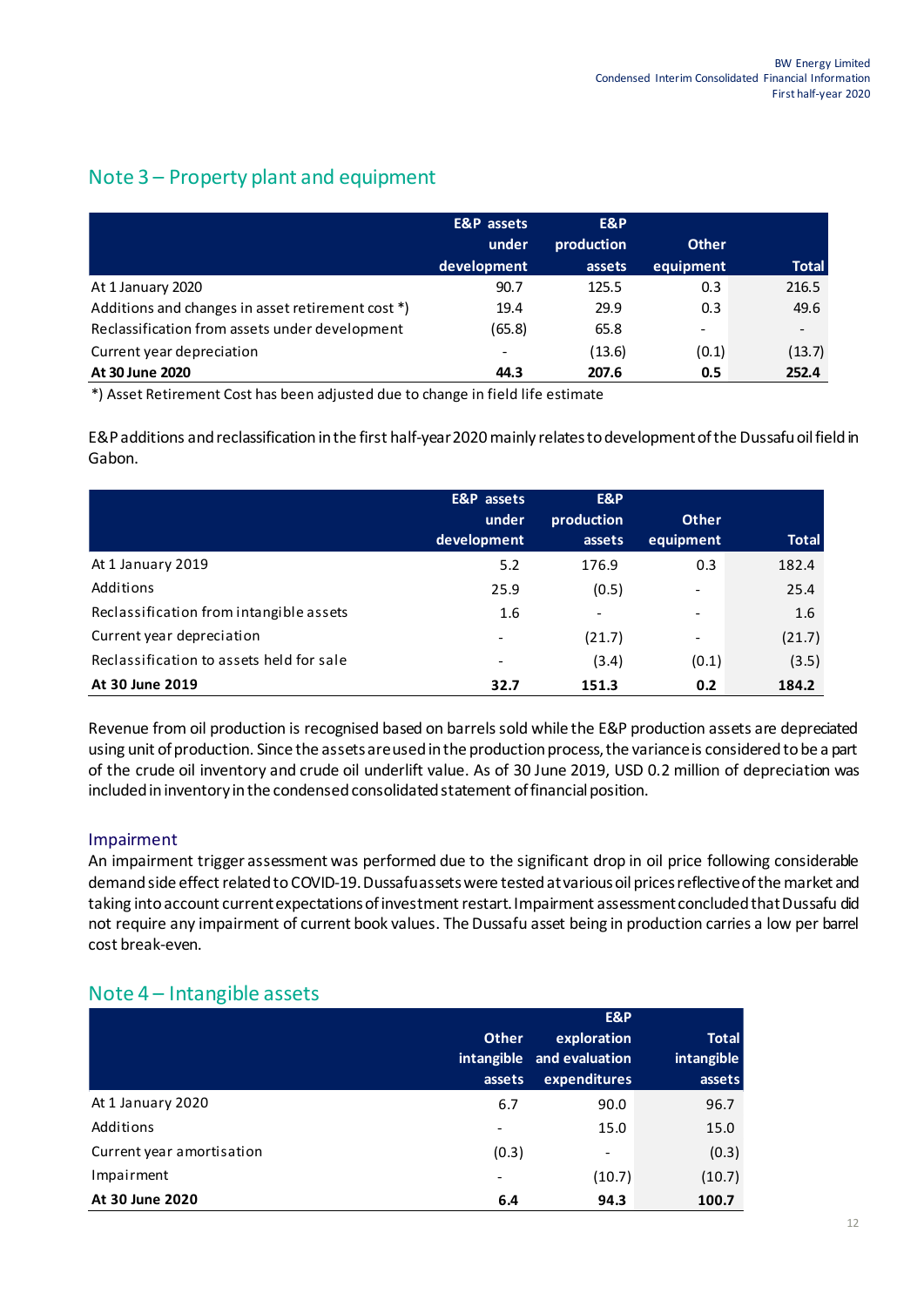### Impairment

During the first half-year, an impairment trigger assessment was performed due to significant drop in oil price following considerable demand side effect related to COVID-19. Both Dussafu and Maromba assets were tested at various oil prices reflective of the market, and taking into account current expectations of investment restart. Impairment assessment concluded that neither Dussafu nor Maromba required any impairments of current book values. The Dussafu asset being in production carries a low per barrel cost break-even and Maromba has yet to see material investments. Management has no immediate plans to develop the Kudu asset in the foreseeable future and therefore impaired the asset in full amounting to USD 10.7million.

|                                          | <b>Other</b><br>intangible<br>assets | E&P<br>exploration<br>and evaluation<br>expenditures | <b>Total</b><br>intangible<br>assets |
|------------------------------------------|--------------------------------------|------------------------------------------------------|--------------------------------------|
| At 1 January 2019                        | 7.3                                  | 28.3                                                 | 35.6                                 |
| Additions                                | $\overline{\phantom{0}}$             | 5.5                                                  | 5.5                                  |
| Reclassification to tangible assets      | -                                    | (1.6)                                                | (1.6)                                |
| Current year amortisation                | (0.3)                                | $\overline{\phantom{a}}$                             | (0.3)                                |
| Reclassification to assets held for sale |                                      | (2.1)                                                | (2.1)                                |
| At 30 June 2019                          | 7.0                                  | 30.1                                                 | 37.1                                 |

## Note 5 - Equity

On 19 February 2020, BW Energy Limited was publicly listed on Oslo Børs, a stock exchange operated by Oslo Børs ASA (the "Oslo Stock Exchange). The Group raised USD 122.8 million in equity capital through the share issue.

BW Energy issued 46,904,200 new common shares, each with a par value of USD 0.01. The authorised share capital of BW Energy is USD 3,000,000 consisting of 300,000,000 shares with a par value of USD 0.1 each, of which 234,304,300 shares have been issued following the issuance of the new shares.

| Share capital: issued and fully paid | <b>USD THOUSAND</b> |
|--------------------------------------|---------------------|
| At 31 December 2019                  | 1.874               |
| Share issue 2020                     | 469                 |
| At 30 June 2020                      | 2.343               |

Transactions costs on the share issue was USD 5.1 million. In connection with the Offering, a total of 7,035,630 shares were borrowed from BW Offshore Limited. During a stabilisation period from 19 February to 19 March a total of 7,035,630 shares were purchased at an average price of NOK 18.6059 per share, resulting in a gain of USD 3.7 million, included in share premium. Following the stabilisation period, the shares were redelivered to BW Offshore Limited.

## Note 6 – Acquisitions and disposals

#### Maromba

In March 2019, the BW Energy Group entered into agreements to acquire 100% of the Maromba license in Brazil field offshore Brazil for a total acquisition cost of USD 115 million from Petrobras (70%) and Chevron (30%). On 17 August 2019, the Brazilian National Agency of Petroleum, Natural Gas and Biofuels (ANP) granted BW Energy status as operator in Brazil and approved the transfer of Chevron and Petrobras' participating interest in the Maromba field to BW Energy. This approval as operator satisfies the main condition precedent for the closing of the Maromba field acquisition, resulting in the payment of the first milestone of USD 30 million to Chevron and Petrobras. The total acquisition price for the Maromba field is USD 115 million, which will be paid over three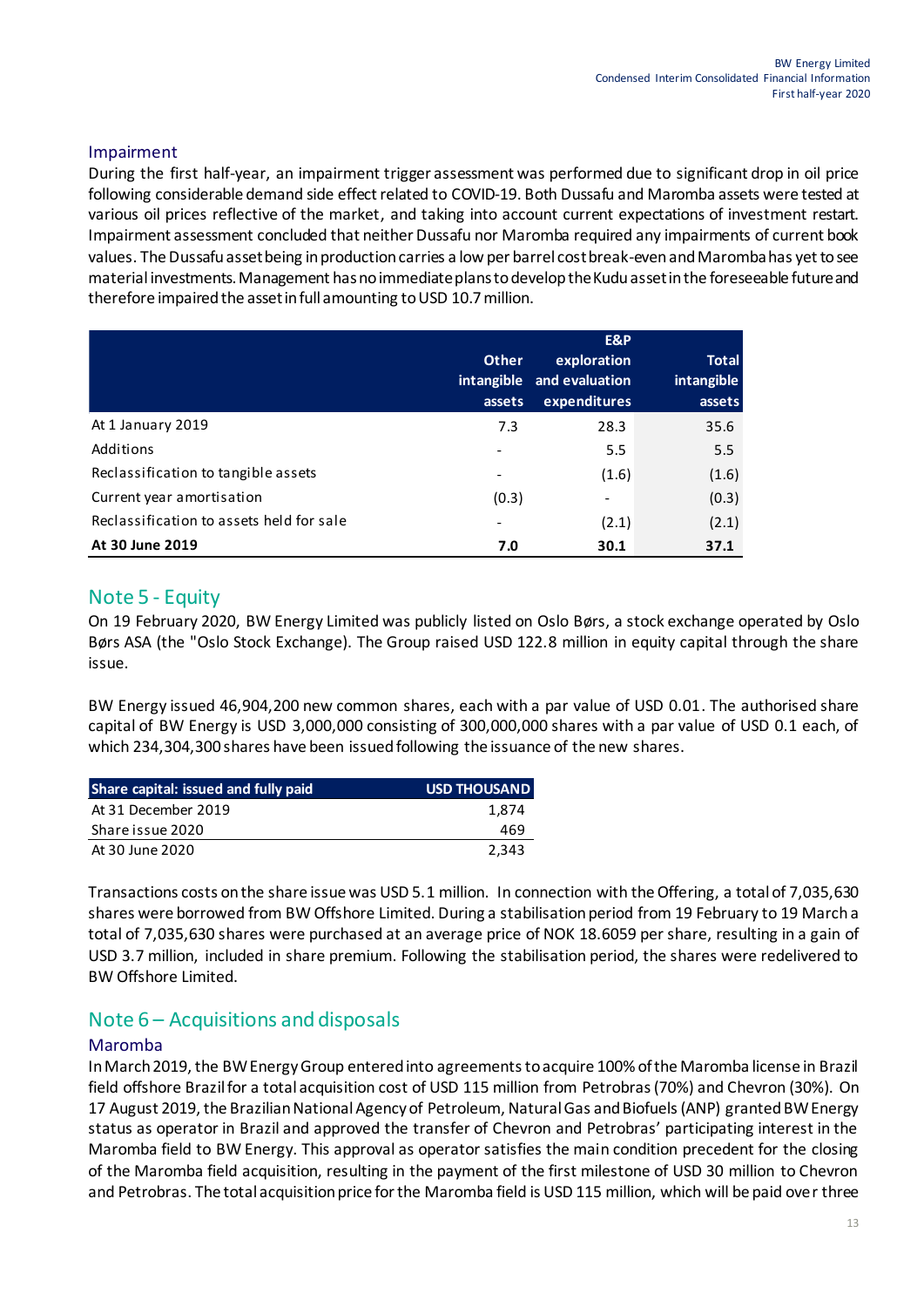milestones as the development progresses towards first oil. The second milestone (USD 25 million) is due at start of drilling activities and the third milestone (USD 60 million) is due at first oil or 3 years after the start of drilling activities, whichever comes first. These considerations will be recognised when it becomes probable that the conditions will be satisfied.

### Tullow back-in

In December 2019, Tullow exercised its 10% back-in right into the Dussafu license as stipulated in the production sharing contract (PSC), reducing BW Energy's ownership of the Dussafu license to 73.5%. The exercise of the back-in right was subject to Tullow reimbursing the other Parties for its share of historic costs related to the Dussafu development. The total amount has been disputed by the Parties. However, the Parties reached an agreement for the undisputed share of the costs, representing a total of USD 40.9 million as at the end of 2019. The net amount paid by Tullow to the existing partners was USD 19.8 million, of which BW Energy's share was USD 15.9 million. Negotiations are ongoing to resolve the disputed costs, which amount to an additional USD 18.7 million in which BW Energy Group's share amounts to USD 15.3 million. A receivable is recognised in the consolidated statement of financial position based on management's best estimate. If an agreement is not reached, then the dispute will be submitted to a simplified arbitration. BW Energy Group's share of the disputed costs is 81.67%.

### Note 7 – Leases

BW Energy Group leases office premises, apartments, warehouses and vessels. Leases of office premises, warehouse and apartments generally have lease terms between 1 and 3 years, while vessels have lease terms between 2 and 20 years.

BW Energy Group has leases of certain office equipment (i.e., personal computers, printing- and photocopying machines, coffee machines) that are considered of low value.

|                           | Land and  |                          | Right-of-use | Lease              |
|---------------------------|-----------|--------------------------|--------------|--------------------|
|                           | buildings | <b>Vessels</b>           | assets       | <b>liabilities</b> |
| Balance at 1 January 2020 | 0.6       | 236.5                    | 237.1        | 244.6              |
| Additions                 | 0.5       | $\overline{\phantom{0}}$ | 0.5          | 0.5                |
| Adjustments               | 0.2       | 15.0                     | 15.2         | 15.2               |
| Depreciation expense      | (0.4)     | (17.8)                   | (18.2)       | n/a                |
| Interest expense          | n/a       | n/a                      | n/a          | 5.9                |
| Lease payments            | n/a       | n/a                      | n/a          | (15.0)             |
| Balance at 30 June 2020   | 0.9       | 233.7                    | 234.6        | 251.2              |

#### Right-of-use assets and Lease liabilities

|                           | Land and<br><b>buildings</b> | <b>Vessels</b>           | <b>Right-of-use</b><br>assets | Lease<br>liabilities |
|---------------------------|------------------------------|--------------------------|-------------------------------|----------------------|
| Balance at 1 January 2019 | 0.7                          | 189.5                    | 190.2                         | 190.2                |
| Additions                 | 0.5                          | $\overline{\phantom{a}}$ | 0.5                           | 0.5                  |
| Depreciation expense      | (0.3)                        | (12.8)                   | (13.1)                        | n/a                  |
| Interest expense          | n/a                          | n/a                      | n/a                           | 4.5                  |
| Lease payments            | n/a                          | n/a                      | n/a                           | (13.6)               |
| Balance at 30 June 2019   | 0.9                          | 176.7                    | 177.6                         | 181.6                |

Lease payments of USD 15.0million (USD 13.6 million) consist of lease instalments of USD 9.1 million (USD 9.1 million) and interest expense of USD 5.9million (USD 4.5 million).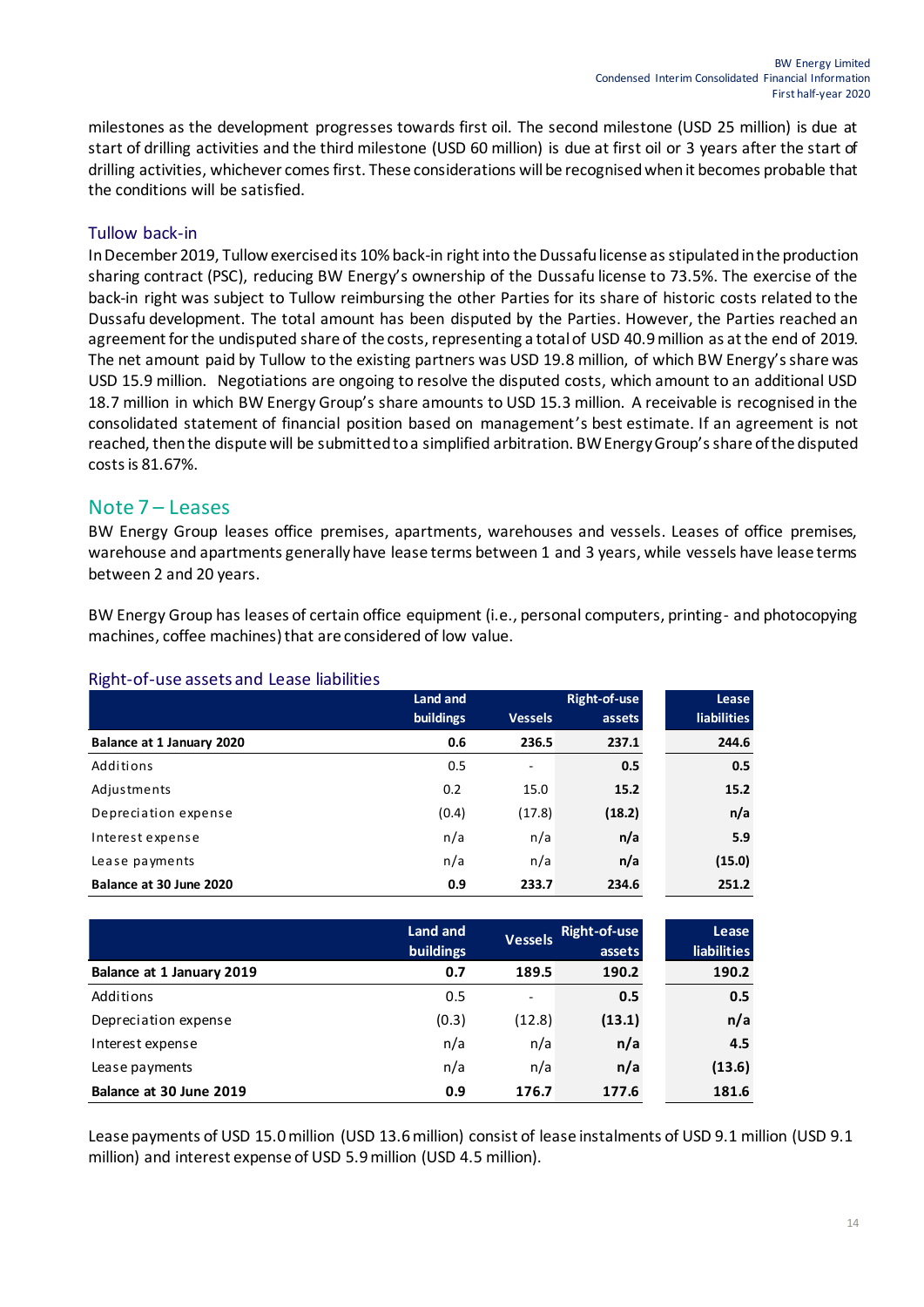## Note 8 – Commitments

Total unrecognised contractual capital commitments at 30 June 2020 amounted to USD 41.3million (corresponding figure for 30 June 2019 was USD 161.7 million). The commitment included committed contract values for the development of the Dussafu field.

## Note 9 – Related party transactions

On 19 February 2020, BW Energy Limited was publicly listed on Oslo Børs, and BW Group Limited was allocated 6,378,971 Offer Shares, which is equivalent to NOK 156 million (approximately USD 17 million). BW Offshore Limited resolved to distribute approximately 37,741,000 shares in BW Energy (the "Dividend Shares") to the eligible BW Offshore shareholders (the "BW Offshore Dividend Distribution"). The total value of the Dividend Shares is approximately NOK 921 million (approximately USD 100 million).

The following primary insiders of BW Energy have been allocated shares in the Company ("Shares") in the Offering in accordance with the terms set out in the prospectus dated 29 January 2020 and the supplementary prospectus dated 13 February 2020:

- Carl K. Arnet, BWE CEO, has been allocated 204,918 Shares in the Offering and 471,369 Shares as dividends from BW Offshore, increasing his holding of Shares at the time of Listing to a total of 2,406,288 Shares. In addition, close associates of Carl K. Arnet received 16,324 Shares as dividend from BW Offshore.
- Knut R. Sæthre, BWE CFO, has been allocated 81,967 Shares in the Offering and 25,507 Shares as dividends from BW Offshore, and his holding at the time of listing was 107,474 Shares.
- Lin G. Espey, BWE COO, has been allocated 20,491 Shares.
- BW Offshore Limited, a major shareholder represented on the board of BW Energy, holds approximately 90,839,066 Shares (38.77%) following the Offering and distribution of dividends

During the first half-year of 2020, BW Energy Group repaid short-term loans of USD 27.5 million to BW Offshore Singapore Pte. Ltd. In the same period, BW Offshore Singapore Pte. Ltd. repaid a loan to BW Energy Group of USD 20.9 million.

In May 2018, BW Energy entered into a bareboat charter agreement (operating lease) with BW Adolo Pte. Ltd.), and an agreement with Tinworth Gabon S.A. for the operations and maintenance of FPSO BW ADOLO during the Charter. Both companies are subsidiaries of BW Offshore Limited. The FPSO BW Adolo commenced operation on the Dussafu field in September 2018. Fees for bareboat charter and operational services amount to USD 31.3 million for the first half-year of 2020 (USD 30.1million).

In addition, BW Energy also purchases other management services from BW Offshore Group.

## Note 10 - COVID-19

BW Energy completed first half of 2020 with outstanding performance and financial stability. The company raised USD 121 million through its successful listing on Oslo Stock Exchange in February 2020 and completed two additional producing wells from its Tortue field in Dussafu Block. These achievements placed BW Energy in a strong operational and financial position to survive through global pandemic of COVID-19, and the significant drop in price of crude oil.

In order to maintain strong financial strength, ensure well-being of its people, and to secure its assets during these unpreceded times caused by COVID-19, BW Energy made significant changes to its investment strategy and operational outlook.

2020 CAPEX has been reduced from USD 250 million to USD 110 million. This reflects postponing installation for DTM-6H drilled in Q1, drilling of DTM-7H and the subsequent exploration well. As a result, the Dussafu